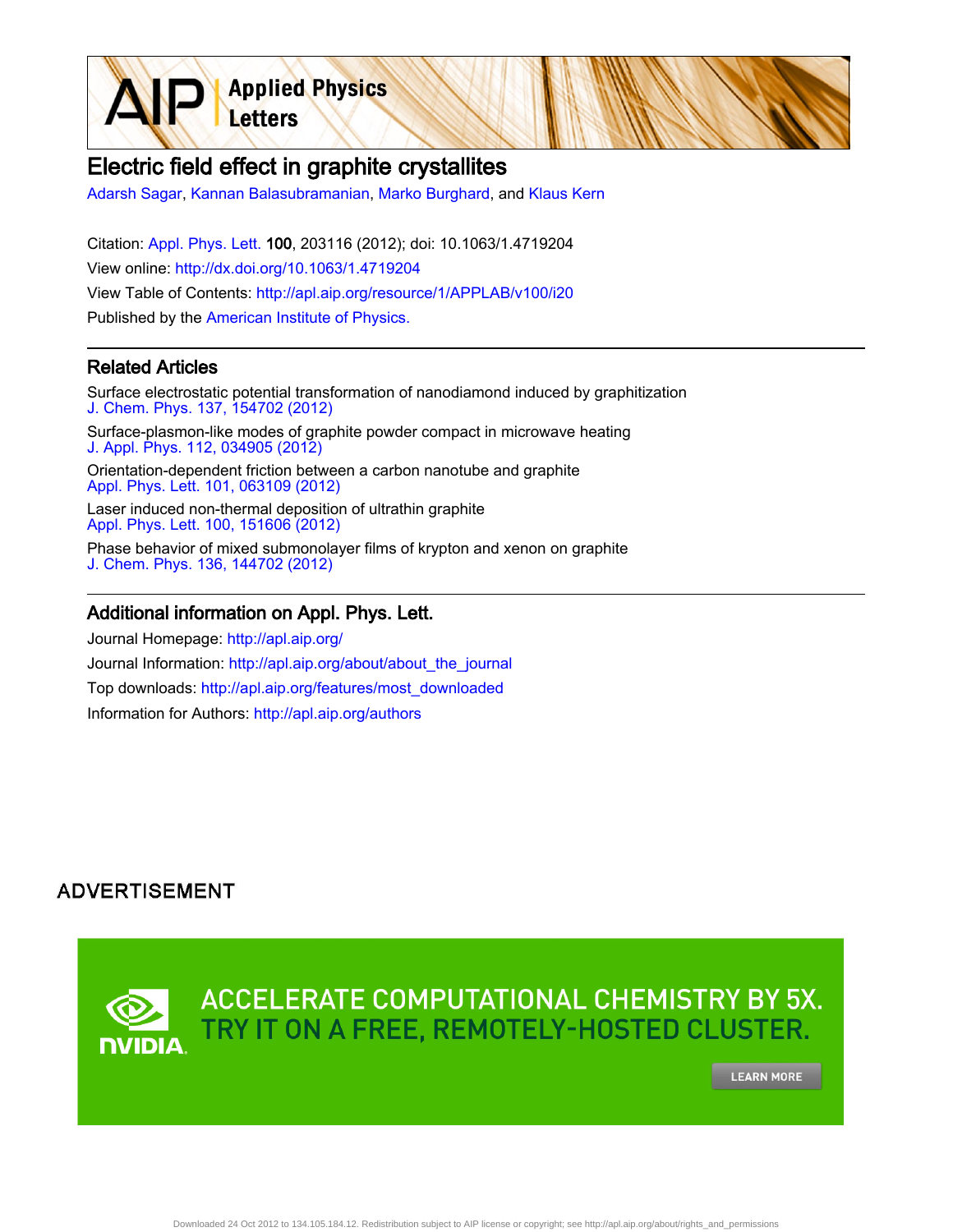## [Electric field effect in graphite crystallites](http://dx.doi.org/10.1063/1.4719204)

Adarsh Sagar,<sup>1,a)</sup> Kannan Balasubramanian,<sup>1,a)</sup> Marko Burghard,<sup>1</sup> and Klaus Kern<sup>1,2</sup> <sup>1</sup>Max Planck Institute for Solid State Research, Heisenbergstrasse 1, D-70569 Stuttgart, Germany <sup>2</sup>Institute de Physique de la Matière Condensée, Ecole Polytechnique Fédérale de Lausanne, EPFL, CH-1015 Lausanne, Switzerland

(Received 20 February 2012; accepted 2 May 2012; published online 17 May 2012)

Graphite is a highly anisotropic crystal with a quasi-two-dimensional electronic structure exhibiting high intrinsic charge carrier mobility. Here, we investigate the effect of an electric field on the resistance of individual graphite crystallites with a thickness on the order of 40 nm. Ambipolar field-effect behavior was achieved with the aid of a polymer electrolyte gate. By optimizing the device geometry, devices with an on/off current ratio of up to 4 and carrier mobilities of around 100 cm<sup>2</sup>/Vs could be attained directly on the crystallites.  $\oslash$  2012 American Institute of Physics. [[http://dx.doi.org/10.1063/1.4719204\]](http://dx.doi.org/10.1063/1.4719204)

Carbon-based devices are emerging to play a key role in a number of applications ranging from energy and computing to life sciences. $1-3$  $1-3$  $1-3$  In this context, field-effect engineer-ing of exfoliated graphene devices<sup>[4](#page-3-0)</sup> has provided a particularly strong impetus for the exploration of electronic circuits based on  $sp^2$ -carbon. A major advantage of graphene-based devices is the possibility of very high carrier mobilities on the order of  $10^4$  to  $10^5$  cm<sup>2</sup>/Vs.<sup>[5,6](#page-3-0)</sup> Despite the absence of a band gap, this characteristic renders graphene circuits interesting for high frequency applications.<sup>[7](#page-3-0)</sup> Comparably higher mobilities in the range of  $10^6$  to  $10^7$  cm<sup>2</sup>/Vs have been reported for graphite.<sup>[8](#page-3-0)</sup> Graphite has attracted considerable interest since half a century due to its quasi twodimensional electronic structure, $9$  the presence of Dirac fer-mions,<sup>[10](#page-3-0)</sup> as well as the prediction of the quantum Hall effect.<sup>[11](#page-3-0)</sup> However, it is inherently difficult to turn off the current in a graphite channel by the action of an electrostatic gate, which explains why the use of graphite for device fabrication has been very limited.

Here, we demonstrate an electric field-effect in crystallites of highly oriented pyrolytic graphite (HOPG), by utilizing the large anisotropy in charge transport arising due to their quasi-two-dimensional (quasi-2D) electronic struc-ture.<sup>[12,13](#page-3-0)</sup> We achieve this by steering the charge transport through the uppermost layers of the crystallite and by deploying a polymer electrolyte gate. The observation of a field-effect in graphite complements the well-documented behaviour of field-effect devices comprised of few-layer graphene. $14-16$  The direct use of HOPG as a transistor channel is attractive since it would avoid the tedious procedures that are currently necessary for the controlled preparation of graphene devices, such as exfoliation or transfer techniques. As a first step in this direction, we have obtained devices by structuring the surface of graphite crystallites, in a manner analogous to standard complementary metal-oxide-semiconductor (CMOS) technology.

Devices were fabricated by mechanical exfoliation of a HOPG crystal using scotch tape. The obtained crystallites were transferred onto a silicon substrate covered with a  $300 \text{ nm}$  thick layer of thermal  $SiO<sub>2</sub>$ . Optical (see supplementary material Figure S1) and atomic force microscopy (AFM) were employed to locate the crystallites and determine their height. HOPG crystallites with a thickness of around 40 nm were selected for device fabrication. The corresponding Raman spectra (see supplementary material Figure S2) were found to be in accordance with literature reports for HOPG.<sup>[17](#page-3-0)</sup>

In order to electrically address preferably the topmost graphene layer of the crystallites, a  $SiO_x$  insulating layer was deposited at the edges of the crystallite in a first step, as exemplified by the device shown in Figure  $1(a)$ . Subsequently, standard electron beam lithography was used to define the electrodes, followed by thermal evaporation of Ti/ Au (1/20 nm) and lift-off. The leads 1-2 serve as contacts to the crystallite in such a way that the injection of carriers would take place mostly through the topmost layer (denoted "surface contacting"). For comparison, a second set of electrodes (numbered 3 and 4) was fabricated on the same crystallite without using the insulating layer. The contacts 3-4 touch the ends of the crystallite and serve as source and drain to the entire graphite channel, such that charge carriers are injected into all the sheets of the stack in parallel (denoted "bulk contacting"). For the above device, the room temperature resistances were determined to be  $\sim 683 \Omega$  and  $\sim 533 \Omega$ for the 1-2 and 3-4 configurations, respectively. The slightly lower resistance observed for the 3-4 combination is likely to originate from two factors. The first one relates to a larger number of graphene layers contributing to the electrical transport, as compared to the 1-2 contact pair. Second, the electrodes 3 and 4 have a comparatively larger contact area with the HOPG surface, which may lead to a lower contact resistance. These assertions gain support from scanning photocurrent microscopy (SPCM) measurements on the same device (see Figures  $1(b)$  and  $1(c)$ ). In these experiments, the photocurrent generated upon illumination at zero bias is mapped with a diffraction-limited laser spot.<sup>18–22</sup> For the contacts 1-2, narrow photocurrent lobes can be observed close to the contact edges. On the other hand, in the case of contacts 3-4, the photocurrent signal is laterally much more extended, pointing toward a lower spread resistance of the two contacts in comparison to the 1-2 contact pair. This

a)Authors to whom correspondence should be addressed. Electronic addresses: a.sagar@fkf.mpg.de and b.kannan@fkf.mpg.de.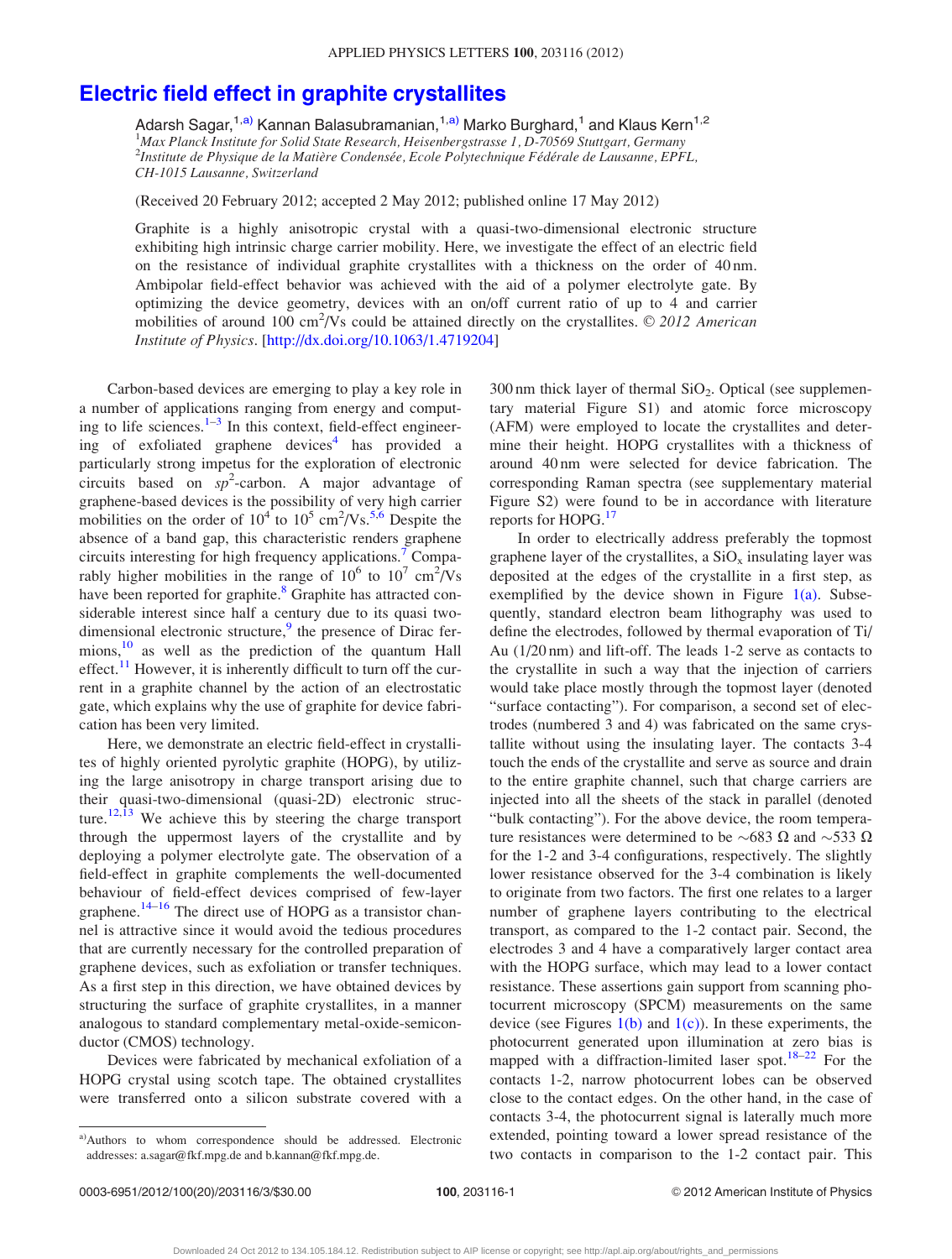<span id="page-2-0"></span>

FIG. 1. (a) Optical image of the HOPG crystallite contacted in two different configurations: injection of charge carriers through the surface (1-2) or through the bulk (3-4). (b) and (c) Spatially resolved photocurrent maps of the device at zero bias, when the surface (b: configuration 1-2), and when the bulk (c: configuration 3-4) of the HOPG crystallite are contacted. The dotted line marks the boundary of the crystallite, while the dashed line shows the contacts.

conclusion is further confirmed by the observation of a lower photovoltage (calculated using the respective dark resistance) of  $1.5 \mu$ V in case of the 3-4 contact pair, as compared to the value of 4.5  $\mu$ V for the 1-2 configuration.

Upon application of a back gate voltage to the device described above, no field-effect on the graphite channel resistance could be detected for either of the two contact configurations, as illustrated in Figure  $2(a)$ . By contrast, with the aid of a polymer electrolyte gate (PEG, Ag wire in a poly(ethyleneoxide)/lithium perchlorate mixture<sup>22</sup>), the resistance could be tuned in both cases (see Figure  $2(b)$ ). The possibility to modulate the resistance using the PEG rather than by the back-gate is due to the fact that the gate capacitance in the former case is determined by the electrical double layer (ca. 1 nm), while it is governed by the thickness of the  $SiO<sub>2</sub>$ dielectric (300 nm) for the latter. As a result, the gate coupling efficiency is much higher for PEG in comparison to the back-gate. $23$  In the PEG configuration, both the transfer curves display a resistance modulation over 1.5% within a small gate voltage range of  $\pm 1.5$  V. This observation suggests that topmost layers in the crystallite are indeed decoupled to an extent sufficient enough to obtain a small field-effect using the polymer electrolyte gate.<sup>[16](#page-3-0)</sup> However, it is somewhat unexpected that the extent of gate action for bulk contacting (3-4) is similar to that of surface contacting (1-2). One plausible explanation for this similarity is the comparatively large channel dimensions for the 3-4 contact pair, which results in a sizeable gate modulation, akin to observations made on back-gated few layer graphene devices. $24$  An aspect that distinguishes the two configurations is that for bulk contacting (contacts 3-4) only the n-type branch is observed, while the surface-contact configuration (contacts 1-2) exhibits ambipolar behaviour. The shift in the charge neutrality point for the 3-4 contact toward negative gate voltages could be a result of screening produced by the charged upper layers.<sup>[16](#page-3-0)</sup> Defects between adjacent layers and the occurrence of local disorder may also influ-ence the position of the resistance maximum.<sup>[25](#page-3-0)</sup>

The field-effect characteristics of the surface-contacted crystallites could be further improved by geometrically restricting the transport channel to a thin strip between the electrodes. This was done with the aim of focusing the gate impact in a well-defined region between the electrodes. To



FIG. 2. Gate dependence of resistance for the two contact configurations, namely surface contacts (1-2) and bulk contacts (3-4), using (a) back gate and (b) PEG. In (a), the backgate measurements do not show a field-effect, while in (b), a field-effect can be observed in the same device. The scale for the gate response of the surface contact  $(1-2)$  is shown on the right axis while that of the bulk contact (3-4) is shown on the left axis.